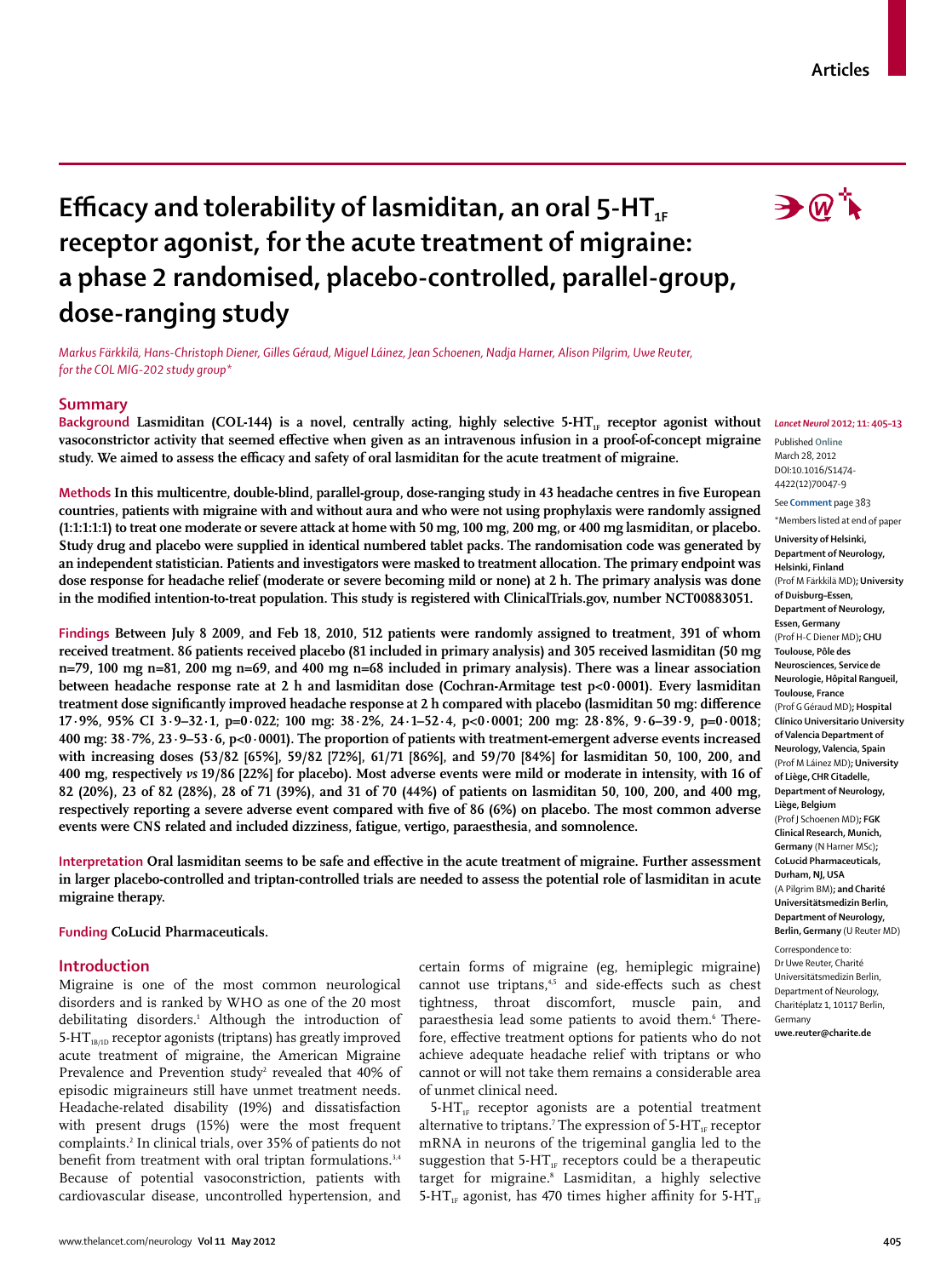receptors than for vasoconstrictor  $5-HT_{1B}$  receptors.<sup>9</sup> Administration of lasmiditan inhibited neurogenic inflammation in the dura and decreased c-Fos expression in the trigeminal nucleus caudalis after stimulation of the trigeminal ganglion in rats; unlike triptans, lasmiditan did not cause constriction of rabbit saphenous vein—an assay predictive of human coronary artery vasoconstriction.9

A proof-of-concept randomised, multicentre, placebocontrolled trial with 130 patients showed that intravenous doses of lasmiditan of 20 mg and higher provided effective headache relief at 2 h of an acute migraine attack.<sup>10</sup> However, migraine is usually self-treated on an outpatient basis. Therefore, an oral formulation of lasmiditan was developed. In otherwise healthy patients, oral lasmiditan doses up to 400 mg were well tolerated without clinically significant effects on vital signs, electrocardiogram (ECG), or laboratory parameters.<sup>11</sup> We therefore undertook a dose-ranging study to assess the effi cacy and safety of oral lasmiditan for the acute treatment of migraine.

# **Methods**

#### **Patients**

We undertook a randomised, double-blind, placebocontrolled, multicentre, parallel-group, dose-ranging outpatient study in patients with acute migraine from 43 headache centres in five European countries. Men or women (18–65 years) who had at least a 1-year history of migraine with or without aura (according to International Headache Society criteria 1.1 and  $2.1$ <sup>12</sup> with onset before the age of 50 years and one to eight migraine attacks per month were eligible for enrolment. Exclusion criteria included patients taking prescription or herbal migraine prophylaxis, vasoactive drugs, serotonin reuptake inhibitors, or known cytochrome P450 inhibitors. Prescription preventative migraine drugs were discontinued at least 15 days (flunarizine 30 days) before screening. By pharmacokinetic/pharmacodynamic (PK/PD) modelling, we selected doses for the study, with 50 mg predicted to have minimal efficacy and 400 mg to have both high efficacy and a rapid onset of effect.<sup>13</sup> The rapidly disintegrating lasmiditan tablets used in this study achieve maximum plasma concentrations at 2·0–2·5 h.

The study was approved by the relevant authorities and independent ethics committees. This study was done in accordance with the Declaration of Helsinki and internationally accepted standards of Good Clinical Practice. All patients gave written informed consent before enrolment.

## **Randomisation and masking**

Using a randomisation code generated by an independent statistician, patients were randomly assigned (1:1:1:1:1) to 50 mg, 100 mg, 200 mg, or 400 mg lasmiditan, or placebo in blocks of five. Treatment was double-blind, with all patients receiving numbered drug packs that were



#### **Figure 1:** Trial profile

MITT=modified intention-to-treat population.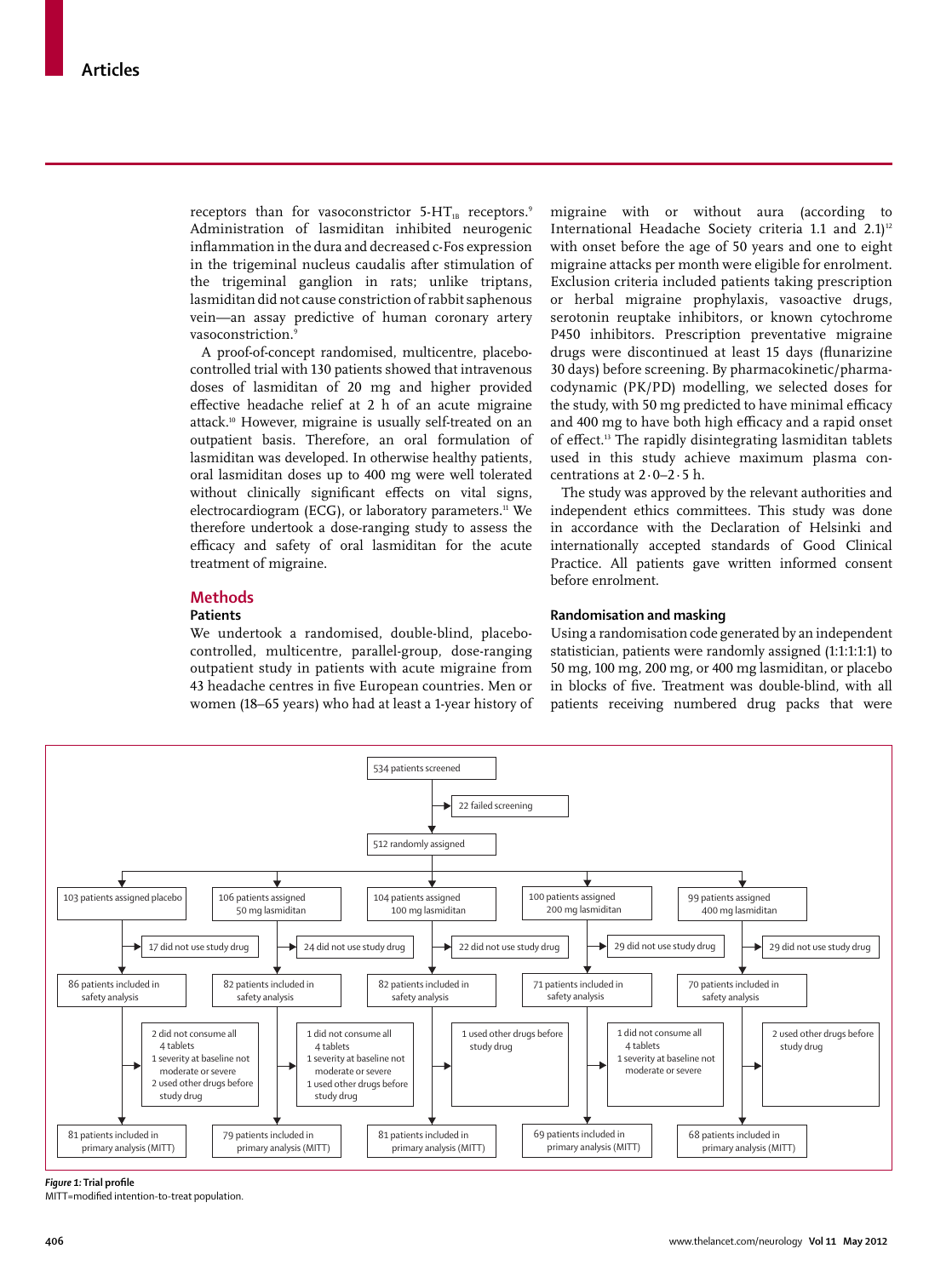identical in appearance. All patients and investigators, excluding the independent statistician, were masked to treatment allocation.

patients were instructed to treat their next migraine attack within 4 h of onset, providing that any aura symptoms had resolved and their headache was moderate or severe. Rescue drugs (excluding triptans or ergotamine) could be taken after 2 h. Patients were allowed 8 weeks to treat an attack.

# **Procedures**

At screening, medical and migraine history were taken, and physical examination, ECG, and laboratory tests were done outside a migraine attack for all patients. Eligible

The primary objectives were to assess the lasmiditan dose relation for headache relief at 2 h after intake of the

|                                                                 | Placebo (n=86)      | Lasmiditan          |                     |                         |                     |  |  |
|-----------------------------------------------------------------|---------------------|---------------------|---------------------|-------------------------|---------------------|--|--|
|                                                                 |                     | 50 mg ( $n=82$ )    | 100 mg ( $n=82$ )   | $200 \text{ mg} (n=71)$ | 400 mg $(n=70)$     |  |  |
| Age (years)                                                     | $40.5(10.3; 19-66)$ | $40.4(12.5; 18-65)$ | $42.0(10.6; 20-65)$ | $39.5(10.3; 18-57)$     | $38.7(10.3; 20-60)$ |  |  |
| Female sex                                                      | 75 (87%)            | 69 (84%)            | 68 (83%)            | 65 (92%)                | 65 (93%)            |  |  |
| White ethnic origin                                             | 86 (100%)           | 81 (99%)            | 81 (99%)            | 70 (99%)                | 69 (99%)            |  |  |
| Migraine frequency (past 3 months)                              | 3.1(1.7)            | 3.3(1.6)            | 3.3(1.7)            | 3.3(1.9)                | 3.1(1.6)            |  |  |
| Duration of treated attack before use of study drug (h)         | $2.2(0.0-31.8)$     | $1.8(0.0-19.0)$     | $2.8(0.0-15.0)$     | $2.3(0.0-15.0)$         | $2.1(0.0-19.8)$     |  |  |
| Duration of moderate-to-severe headache before<br>treatment (h) | $0.2(0.0 - 7.5)$    | $0.1(0.0-2.1)$      | $0.2(0.0-3.1)$      | $0.3(0.0-1.9)$          | $0.1(0.0-2.3)$      |  |  |
| Accompanying aura*†                                             |                     |                     |                     |                         |                     |  |  |
| <b>No</b>                                                       | 79 (92%)            | 70 (85%)            | 76 (93%)            | 68 (96%)                | 62 (89%)            |  |  |
| Yes                                                             | 6(7%)               | 11(13%)             | 5(6%)               | 3(4%)                   | 8(11%)              |  |  |
| Severity*                                                       |                     |                     |                     |                         |                     |  |  |
| Moderate                                                        | 51 (59%)            | 49 (60%)            | 49 (60%)            | 36 (51%)                | 39 (56%)            |  |  |
| Severe                                                          | 34 (40%)            | 32 (39%)            | 33 (40%)            | 34 (48%)                | 31 (44%)            |  |  |

Data are mean (SD; range), number (%), mean (SD), or median (range). \*Some percentages do not add up to 100% because of missing data. †If the migraine attack was accompanied by aura, the study drug was not taken until the aura had resolved.

*Table 1:* **Baseline demographics and clinical characteristics**

**Placebo (n=81); Response n Lasmiditan**

|                                                                           | $(% )$ (%; 95% CI)               |                           |                                       |                                              |                           |                                        |                                  |                           |                                       |                                  |                           |                                       |          |
|---------------------------------------------------------------------------|----------------------------------|---------------------------|---------------------------------------|----------------------------------------------|---------------------------|----------------------------------------|----------------------------------|---------------------------|---------------------------------------|----------------------------------|---------------------------|---------------------------------------|----------|
|                                                                           |                                  | 50 mg (n=79)              |                                       |                                              | 100 mg ( $n=81$ )         |                                        |                                  | $200 \text{ mg} (n=69)$   |                                       |                                  | 400 mg ( $n=68$ )         |                                       |          |
|                                                                           | Response n<br>$(% )$ (%; 95% CI) | Difference<br>(95% CI)    | p<br>value*                           | Response n<br>$(% )^{(1,1,1,1)}$ (%; 95% CI) | Difference<br>(95% CI)    | p<br>value*                            | Response n<br>$(% )$ (%; 95% CI) | Difference<br>(95% CI)    | p<br>value*                           | Response n<br>$(% )$ (%; 95% CI) | Difference<br>(95% CI)    | p<br>value*                           |          |
| Headache<br>response at 2 h                                               | 21 (25.9%;<br>$16.8 - 36.9$      | 34 (43%;<br>$31.9 - 54.7$ | 17.9%<br>$(3.9 - 32.1)$               | 0.022                                        | 52 (64%;<br>$52.8 - 74.6$ | 38.2%<br>$(24.1 - 52.4)$               | < 0.0001                         | 35 (51%;<br>$38.4 - 63.0$ | 28.8%<br>$(9.6 - 39.9)$               | 0.0018                           | 44 (65%;<br>$52.2 - 75.9$ | 38.7%<br>$(23.9 - 53.6)$              | < 0.0001 |
| Pain free at 2 h                                                          | 6(7.4%;<br>$2.8 - 15.4$          | 11 (14%;<br>$7.2 - 23.5$  | 6.5%<br>$(3.0 - 16.0)$                | 0.18                                         | 11 (14%;<br>$7.1 - 23.3$  | 6.3%<br>$(3.1 - 15.8)$                 | 0.19                             | 13 (19%;<br>$10.6 - 30.5$ | 11.7%<br>$(0.1 - 22.6)$               | 0.032                            | 19 (28%;<br>$18.0 - 40.7$ | 21.9%<br>$(8.8 - 33.1)$               | 0.0007   |
| Headache<br>recurrence<br>within 24 h                                     | 12 (57.1%;<br>$34.0 - 78.2$      | 19 (56%;<br>$37.9 - 78.8$ | 1.33%<br>(-25.7 to 28.2)              | 0.93                                         | 30 (58%;<br>$43.2 - 71.3$ | $-0.5%$<br>$(-25.6 \text{ to } 24.5)$  | 0.97                             | 22 (63%;<br>$48.1 - 82.0$ | 9.5%<br>$(-35.8 \text{ to } 16.8)$    | 0.48                             | 22 (50%;<br>$34.6 - 65.4$ | 7.1%<br>$(-18.6 \text{ to } 32.9)$    | 0.59     |
| Rescue drug<br>$2 - 24h$                                                  | 55 (68.8%;<br>$57-4-78-7$        | 42 (55%;<br>$42.8 - 65.9$ | $14 - 2%$<br>$(-0.9$ to 29.3)         | 0.067                                        | 42 (52%;<br>$40.5 - 63.1$ | 16.9%<br>$(2.0 - 31.8)$                | 0.029                            | 41 (61%;<br>$48.5 - 72.9$ | 7.6%<br>$(-7.9 - 23.0)$               | 0.34                             | 28 (42%;<br>$29.8 - 54.5$ | 26.7%<br>$(11-4-42-5)$                | 0.001    |
| Patients' global<br>impression<br>(much or very<br>much better)<br>at 2 h | 13 (16.0%;<br>$8.8 - 25.9$       | 18 (23%;<br>$14.1 - 33.6$ | $-6.74%$<br>$(-18.9 \text{ to } 5.5)$ | 0.28                                         | 29 (36%;<br>$25.4 - 47.2$ | $-19.7%$<br>$(-32.9 \text{ to } -6.6)$ | 0.0041                           | 19 (28%;<br>$17.5 - 39.6$ | $-11.5%$<br>$(-24.7 \text{ to } 1.7)$ | 0.087                            | 23 (34%;<br>$23.2 - 46.9$ | $-18.3%$<br>$(-32.1 \text{ to } 4.4)$ | 0.0099   |
| Clinical<br>disability score<br>at $2h$                                   | 81(2.0;<br>$1.7 - 2.2$           | 79(1.5;<br>$1.3 - 1.8$    | 0.4<br>$(0.1 - 0.7)$                  | 0.01                                         | 78(1.4;<br>$1.1 - 1.6$    | 0.6<br>$(0.3 - 0.9)$                   | 0.0002                           | 66(1.5)<br>$1-2-1-8$      | 0.5<br>$(0.1 - 0.8)$                  | 0.0081                           | 63(1.5)<br>$1-2-1-7$      | $0.5(0.2-0.8)$                        | 0.0039   |
| Headache                                                                  | 81(2.1;<br>$1.9 - 2.41$          | 79 (1.7;<br>$1.5 - 1.9$   | 0.4<br>$(0.1 - 0.7)$                  | 0.014                                        | $80(1-3;$<br>$1.1 - 1.5$  | 0.8<br>$(0.5 - 1.1)$                   | < 0.0001                         | 68(1.5;<br>$1.3 - 1.8$    | 0.6<br>$(0.3 - 0.9)$                  | 0.0003                           | 67(1.2;<br>$0.9 - 1.4$    | 0.9<br>$(0.6 - 1.2)$                  | < 0.0001 |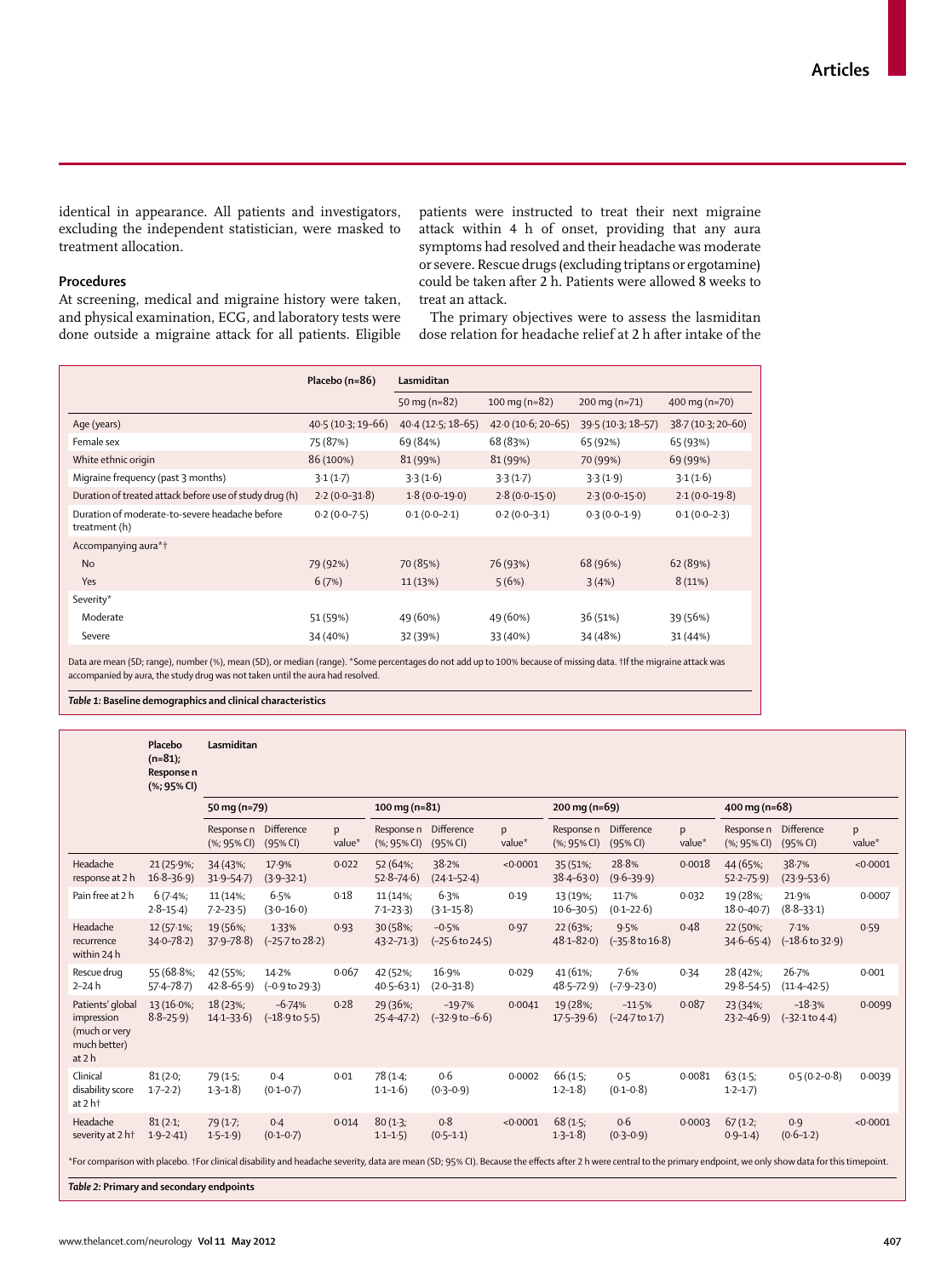

*Figure 2:* **Time to meaningful pain relief**

study drug and to assess the safety of lasmiditan over 24 h. Secondary endpoints were headache response over time, proportion of patients who were pain free (ie, absence of headache) at 2 h, associated symptoms, time to meaningful pain relief, headache recurrence within 24 h, clinical disability within 24 h, use of rescue drugs between 2 and 24 h, and patients' global impression at 2 h. The safety objective was to assess the safety and tolerability of lasmiditan in terms of adverse events, physical examination, vital signs, laboratory tests, and ECGs.

Patients recorded migraine symptoms in a standardised paper diary immediately before and  $0.5$ , 1, 1·5, 2, 3, 4, and 24 h after intake of study drug. Headache severity and clinical disability were rated on a four-point scale (none, mild, moderate, and severe). Headache response was defined as a reduction of moderate or severe pain to mild or no pain. Patients also recorded the date and time when they experienced meaningful relief of migraine.

Associated symptoms (nausea, vomiting, phonophobia, and photophobia) were each rated as present or absent. Patients recorded their global impression at 2 h after study drug intake on a seven-point scale (very much better, much better, a little better, no change, a little worse, much worse, and very much worse). Patients also recorded any unusual symptom (possible adverse event) within the treatment period (24 h). Adverse events were graded mild, moderate, or severe according to the judgment of the investigator, and a causal relation was assessed by the investigator.

At follow-up within 14 days after treatment, patients returned their completed diary card and study drug pack. A physical examination, vital signs, 12-lead ECG, and laboratory assessments were done and adverse events, concomitant drugs, and rescue drugs were recorded.

Because each patient received only one dose of lasmiditan within a range that had been well tolerated in phase 1 studies, the principal investigators and ethics committees did not deem a data safety monitoring board to be necessary. The trial was expected to recruit so rapidly that by the time a significant amount of data were available for review by a data safety monitoring board the trial would be near to completion**.** Instead, to safeguard patient safety all serious adverse events were submitted urgently to a medical monitor for review and action.

# **Statistical analysis**

The sample size was estimated assuming a response rate of 40% in the placebo group and 65% in the 400 mg lasmiditan group on the basis of data from previous intravenous studies.10,13 We assumed that the treatment groups were equally spaced (i.e. the dose response was linear) and that the response odds ratios (ORs) between pairs of adjacent dose groups were equal, and thus estimated the sample size needed to test for a linear association by the method of Nam.14 Based on a 1:1:1:1:1 randomisation, a total sample size of 330 evaluable patients (66 per group) was needed for 90% power, on the basis of a two-sided test at the 5% level of significance.

Patients who did not take study drugs because of occurrence of no or mild headaches, did not record baseline headache severity, did not take all study drug, or took other migraine drugs first were excluded from the modified intention-to-treat population, as prespecified for the primary analysis. All patients who received any study drugs were included in the safety analysis.

For all tests, a two-sided significance level of 5% was applied. A hierarchical test procedure was done for the primary analysis: we used the Cochran-Armitage test for trend to calculate whether there was a linear association between response rate and dose and, if significant, we analysed individual between-treatment differences with Pearson's  $\chi^2$  tests starting with lasmiditan 400 mg versus placebo, then 200 mg and 100 mg versus placebo, followed by 50 mg versus 400 mg, and finally 50 mg versus placebo. Each test was done only if the previous test was statistically significant.

Patients who took rescue drugs within the first 2 h or failed to record headache severity at 2 h were assumed to have had no headache response. All secondary endpoint analyses were exploratory and were done with a two-sided test at the 5% level of significance.

Headache freedom and associated symptoms were analysed by similar methods to the primary analysis except that the comparison of 50 mg versus 400 mg lasmiditan was not done. For headache severity, clinical disability, and patients' global impression at 2 h after treatment, we used the Cochran-Mantel-Haenszel (CMH) mean score test to compare placebo and each dose of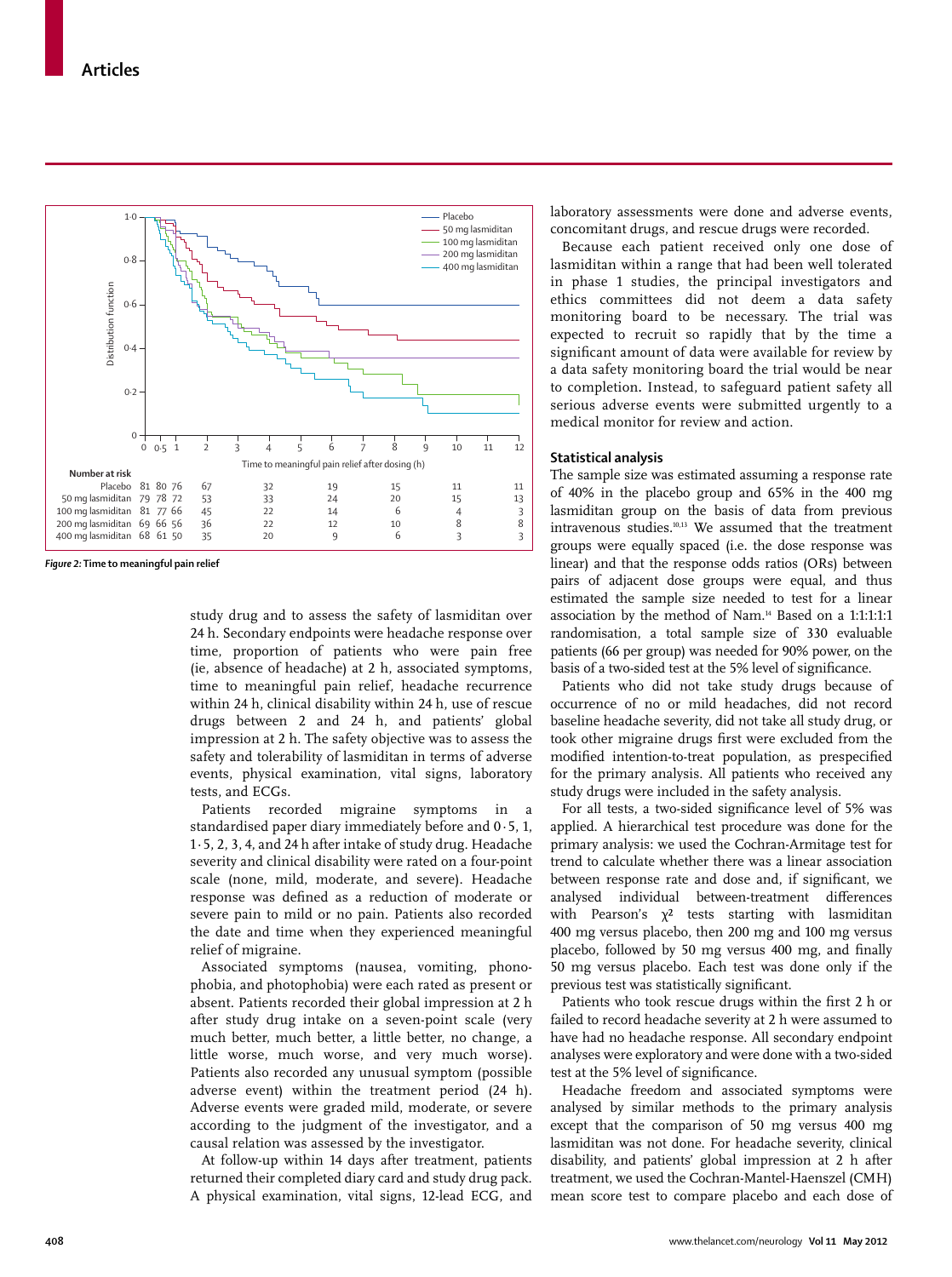lasmiditan. We made comparisons across multiple dose levels with the CMH correlation test. To analyse and display time to meaningful pain relief, we did a Kaplan-Meier analysis. Differences among treatment groups and differences between placebo and each dose of lasmiditan were compared with the log-rank test.

This study is registered with ClinicalTrials.gov, number NCT00883051.

# **Role of the funding source**

The study was designed by the principal investigators together with the sponsor (CoLucid Pharmaceuticals). The sponsor participated in data collection, data analysis, data interpretation, and the writing of the report. All authors had full access to all the data in the study and reviewed the paper. The corresponding author had final responsibility for the decision to submit for publication.

#### **Results**

Between July 8, 2009, and Dec 22, 2009, 534 patients were screened, of whom 512 were randomly assigned to treatment. The study finished on Feb 18, 2010. 121 patients did not use the study drug and one patient used the study drug but was lost to follow-up. The remaining 390 patients finished the study. 13 patients were excluded from the primary analysis for prespecified protocol violations (figure 1). Table 1 shows patient demographics and features of the treated migraine attacks. Baseline headache characteristics were broadly similar across groups. However, the proportion of patients with severe headache was higher in the 200 mg lasmiditan group than in all other active treatment groups.

There was a significant linear association between headache response rate and lasmiditan dose (Cochran-Armitage test, p<0·0001). Every lasmiditan treatment dose significantly improved headache response at 2 h compared with placebo (table 2; appendix). Significantly more patients in the 400 mg lasmiditan group than in the 50 mg group reported a headache response at 2 h (difference 21.7%, 95% CI 5.9-37.4; p=0.0087).

A linear association was also noted between headachefree rates at 2 h and lasmiditan dose (Cochran-Armitage test,  $p=0.0006$ ). Both the 200 mg (difference  $11.7\%$ ) and 400 mg (21·9%) doses of lasmiditan were superior

#### *Figure 3:* **Migraine-associated symptoms**

\*p=0·034 for comparison between 100 mg lasmiditan and placebo at 2 h. †p=0·0005 for comparison between 100 mg lasmiditan and placebo at 1·5 h. ‡p=0·015 for comparison between 400 mg lasmiditan and placebo at 1·5 h. §p=0·018 for comparison between 50 mg lasmiditan and placebo at 2 h. ¶p<0·0001 for comparison between 100 mg lasmiditan and placebo at 2 h. ||p=0·031 for comparison between 200 mg lasmiditan and placebo at 2 h. \*\*p=0·0006 for comparison between 400 mg lasmiditan and placebo at 2 h. ††p=0·018 for comparison between 100 mg lasmiditan and placebo at 1·5 h. ‡‡p=0·0013 for comparison between 100 mg lasmiditan and placebo at 2 h. §§p=0·019 for comparison between 400 mg lasmiditan and placebo at 2 h. ¶¶p=0·018 for comparison between 100 mg lasmiditan and placebo at 1·5h. ||||p=0·0088 for comparison between 400 mg lasmiditan and placebo at 1·5 h. \*\*\*p=0·0027 for comparison between 100 mg lasmiditan and placebo at 2 h.

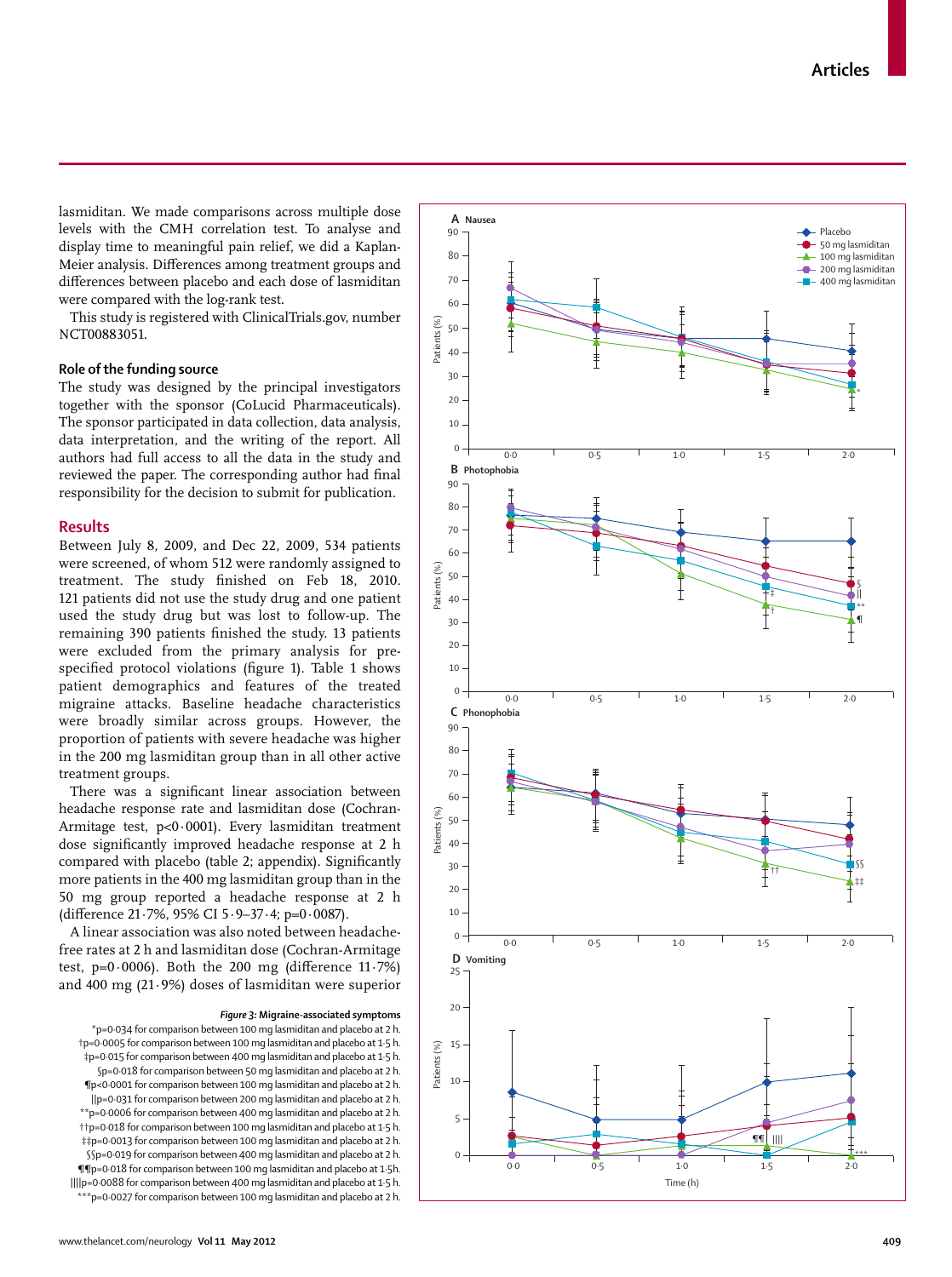| See Online for appendix |  |  |  |  |  |  |
|-------------------------|--|--|--|--|--|--|
|-------------------------|--|--|--|--|--|--|

|                                                                              | Placebo (n=86)                      |          | Lasmiditan            |          |                       |           |                         |          |                       |          |  |
|------------------------------------------------------------------------------|-------------------------------------|----------|-----------------------|----------|-----------------------|-----------|-------------------------|----------|-----------------------|----------|--|
|                                                                              | <b>Treatment Severe</b><br>emergent |          | 50 mg ( $n=82$ )      |          | 100 mg ( $n=82$ )     |           | $200 \text{ mg} (n=71)$ |          | 400 mg ( $n=70$ )     |          |  |
|                                                                              |                                     |          | Treatment<br>emergent | Severe   | Treatment<br>emergent | Severe    | Treatment<br>emergent   | Severe   | Treatment<br>emergent | Severe   |  |
| Sensation of heaviness                                                       | 1(1%)                               | $1(1\%)$ | 4(5%)                 | 3(4%)    | 4(5%)                 | 1(1%)     | 7(10%)                  | 2(3%)    | 5(7%)                 | 3(4%)    |  |
| Nausea                                                                       | $0(0\%)$                            | $0(0\%)$ | 4(5%)                 | 2(2%)    | 8(10%)                | $0(0\%)$  | 2(3%)                   | 1(1%)    | 5(7%)                 | $0(0\%)$ |  |
| Paraesthesia                                                                 | 2(2%)                               | $0(0\%)$ | 2(2%)                 | $1(1\%)$ | 9(11%)                | 2(2%)     | 12 (17%)                | 4(6%)    | 14 (20%)              | 5(7%)    |  |
| Somnolence                                                                   | 2(2%)                               | 1(1%)    | 8(10%)                | 3(4%)    | 10 (12%)              | 2(2%)     | 8(11%)                  | 2(3%)    | 8(11%)                | 2(3%)    |  |
| Vertigo                                                                      | 1(1%)                               | $0(0\%)$ | $8(10\%)$             | $1(1\%)$ | 12 (15%)              | 3(4%)     | 12 (17%)                | 3(4%)    | 16 (23%)              | 7(10%)   |  |
| Fatique                                                                      | 2(2%)                               | 1(1%)    | 10 (12%)              | 5(6%)    | 17 (21%)              | 7(9%)     | 15 (21%)                | 11 (15%) | 16 (23%)              | 7(10%)   |  |
| <b>Dizziness</b>                                                             | $0(0\%)$                            | $0(0\%)$ | 19 (23%)              | $1(1\%)$ | 21(26%)               | $8(10\%)$ | 27 (38%)                | 11 (15%) | 26 (37%)              | 12 (17%) |  |
| Data are number (%).                                                         |                                     |          |                       |          |                       |           |                         |          |                       |          |  |
| Table 3: Most commonly reported treatment-emergent and severe adverse events |                                     |          |                       |          |                       |           |                         |          |                       |          |  |

to placebo (200 mg p=0 $\cdot$ 032; 400 mg p=0 $\cdot$ 0007; Pearson's  $x^2$  test).

Lasmiditan reduced headache severity starting as early as 30 min in the 400 mg group versus placebo (CMH mean score test,  $p=0.0137$ ). After 1 h, all but the lowest dose of lasmiditan (50 mg) were superior to placebo, and from 1·5 to 4 h all lasmiditan groups were superior to placebo. Likewise, there were statistically significant differences between each lasmiditan dose group and placebo for time to meaningful pain relief (50 mg p=0·0294, 100 mg p<0·0001, 200 mg p=0·0003, 400 mg  $p<0.0001$ ; log-rank test). Figure 2 shows data for the first 12 h after dosing, whereas the log-rank test was based on the full data up to 24 h.

There was a dose-related reduction in use of rescue drugs in the lasmiditan groups (CMH for linear association of rescue drug intake with dose  $p=0.0093$ ). A global impression rating of much or very much better was obtained from 16·0% of patients in the placebo group compared with 22·8–35·8% of patients in the lasmiditan groups (linear association with dose; CMH correlation test,  $p=0.0162$ ). Similar rates of headache recurrence were reported in all groups (50–63%; table 2). In a post-hoc analysis, there was a statistically significant linear association between the decrease in severity of clinical disability and increasing dose of lasmiditan from 2 h after treatment onwards (CMH correlation test,  $p=0.0036$ ).

Nausea, phonophobia, and photophobia decreased in all treatment groups within 2 h after intake of study drug, with the smallest decrease in the placebo group (figure 3). The greatest improvements after 2 h were achieved for phonophobia and photophobia with the 100 mg and 400 mg doses of lasmiditan. The proportion of patients with vomiting was low in all groups (about 0-10%) and therefore differences over time and between groups for this symptom must be interpreted with caution.

The study drug or placebo was taken by 391 patients, who were all included in the safety analysis. In general, lasmiditan was well tolerated. There were no deaths in the study and ECGs, vital signs, and laboratory assessments did not show any clinically relevant drug-related changes.

The proportion of patients who reported at least one adverse event and the proportion of patients with treatmentemergent adverse events were higher in the active treatment groups than in the placebo group. Treatmentemergent adverse events increased with increasing doses (53/82 [65%], 59/82 [72%], 61/71 [86%], 59/70 [84%] for lasmiditan 50, 100, 200, and 400 mg, respectively *vs* 19/86 [22%] for placebo). The most frequently reported treatmentemergent adverse events (table 3) were associated with the CNS (eg, dizziness, paraesthesia) or the vestibular system (eg, vertigo). The appendix lists treatment-emergent adverse events by country.

Most adverse events were mild or moderate in intensity, with 16 of 82 (20%), 23 of 82 (28%), 28 of 71 (39%), and 31 of 70 (44%) patients in the lasmiditan 50, 100, 200, and 400 mg groups, respectively, reporting a severe adverse event compared with five of 86 (6%) on placebo. Dizziness was the most frequently reported severe adverse event.

A 46-year-old woman reported moderate dizziness 30 min after taking 200 mg lasmiditan. Because this led to an overnight hospital admission, the adverse event was classified as serious. Her ECGs showed sinus bradycardia 1·5 and 4 h after study drug intake but no other abnormalities. She received a saline infusion and had recovered completely by the next day.

#### **Discussion**

This trial with oral lasmiditan confirms the results of the previous proof-of-concept trial<sup>10</sup> with the intravenous formulation, suggesting that  $5-HT_{1F}$  receptor activation can dose-dependently improve acute migraine (panel). Dose-dependent efficacy was also noted in a phase 2 study with a less selective  $5-HT<sub>IF</sub>$  agonist, LY334370.<sup>15</sup> However, a vascular effect contributing to increased efficacy of high doses of LY334370 could not be entirely ruled out because of the affinity of LY334370 itself and of its major metabolite for the 5-HT1B receptor. The affinity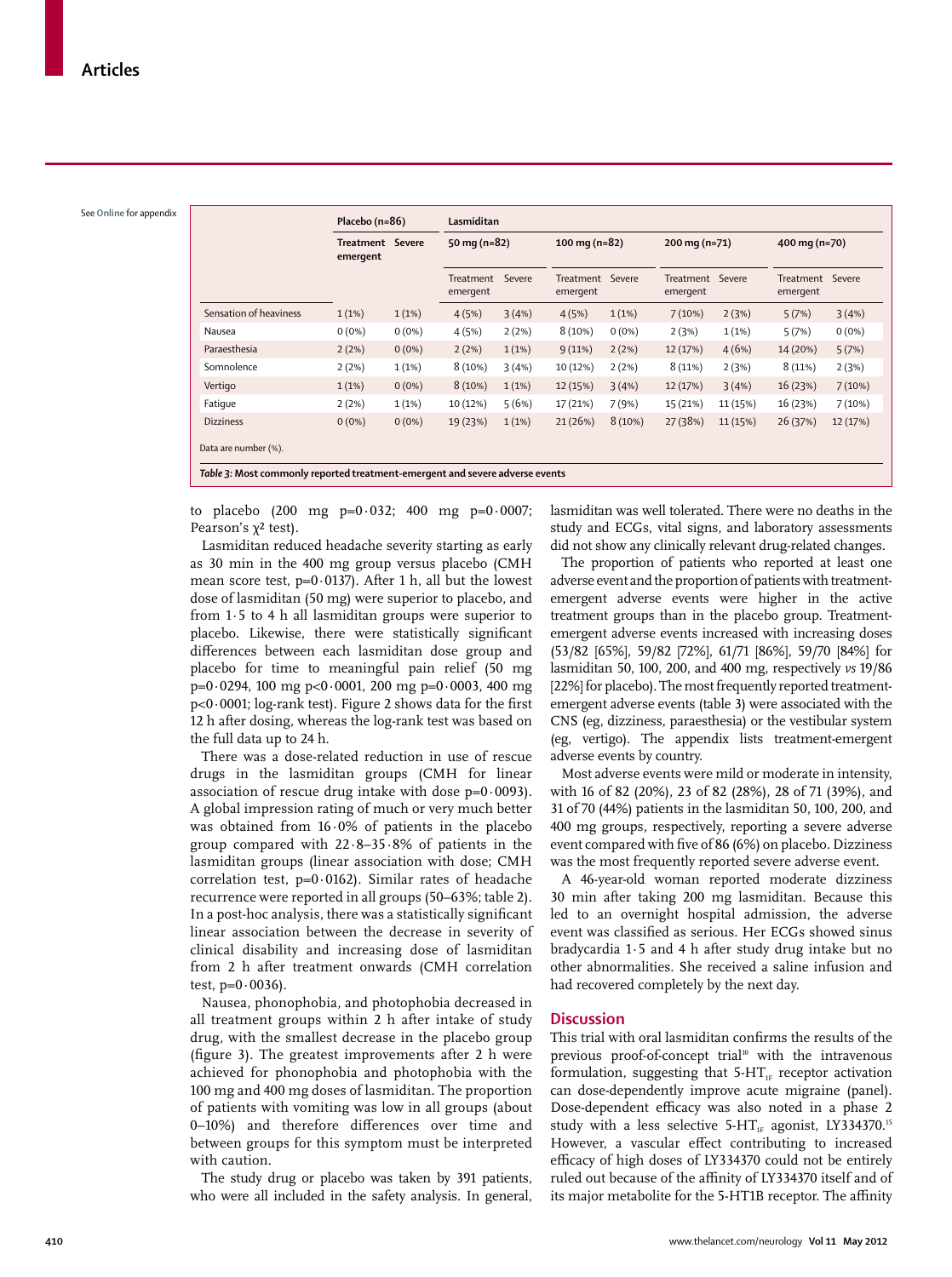of lasmiditan for the 5-HT<sub>1B</sub> receptor is significantly lower than that of LY334370 and surrogate assays did not show vasoconstrictive activity, although the precise mechanism of action remains to be identified. $^{\circ}$  5-HT $_{\textrm{\tiny{IF}}}$  receptors are expressed in trigeminal ganglion neurons, and activation of these neurons might contribute to the inhibition of protein leakage from venous blood vessels, probably owing to the blockade of neuropeptide release.<sup>16</sup> The blockade of secondary trigeminal neuron activation within the CNS might also contribute to this inhibition.<sup>9</sup> Further sites of action remain speculative because  $5-HT_{1F}$ receptor distribution in the brain is difficult to map owing to the absence of a specific antagonist. However, studies with ³H-LY334370 show that in human beings the  $5-HT_{IF}$  receptor is present mainly in cortical areas (frontal, temporal, parietal, and occipital cortices) and in the granule cell layer of the cerebellum. $\mathbb{I}^7$  Some of these cortical areas have been linked to acute pain, but whether  $5-HT_{\text{tr}}$  receptor binding of lasmiditan in these regions contributes to the anti-migraine activity is unclear.

The primary endpoint of this study was met: lasmiditan improved moderate-to-severe migraine headache to mild or none at 2 h in a dose-dependent manner. Although the sample size was small, which is a shortcoming of this trial, statistically significant differences between each lasmiditan dose and placebo were noted. The beneficial effects of lasmiditan on migraine were supported by the secondary endpoints pain freedom, headache intensity, associated symptoms, and patients' global impression. The effect of 200 mg lasmiditan was lower for the primary endpoint and for some secondary endpoints than that of the 100 mg dose, which might be due to small sample sizes and random variation in migraine attack severity and response. Headache severity at baseline was higher in the 200 mg group than in all other groups. However, in a post-hoc logistic regression analysis for the primary endpoint, with treatment group and severe migraine headache just before dosing (yes/ no) as covariates, there was a significant effect of severe headache (OR estimates for no headache response: 1·75 [1·13–2·70]), but adjustment for this result did not explain the lower effect of 200 mg lasmiditan (OR estimates for 50 mg, 100 mg, 200 mg, and 400 mg doses *vs* placebo 0·46 [0·23–0·90], 0·19 [0·096–0·37],  $0.32$  [ $0.16-0.64$ ], and  $0.18$  [ $0.09-0.37$ ], respectively).

Analyses of secondary endpoints were exploratory and we did not adjust for multiple comparisons. The results should therefore be interpreted with caution. Lasmiditan reduced migraine-associated symptoms (nausea, photophobia, and phonophobia) at 2 h, with the strongest effects with the 100 mg and 400 mg doses. Relief of these symptoms might be underestimated in this analysis because the use of rescue drugs was conservatively treated as failure, which might have contributed to the absence of statistical significance versus placebo for some parameters and timepoints, especially after 2 h.

# *Panel:* **Research in context**

## **Systematic review**

We searched Medline (1950 to December, 2011), the Cochrane Central Register of Controlled Trials (The Cochrane Library issue 12, 2011), and Embase (1988 to December, 2011) with the search terms "placebo-controlled, randomised, double-blind clinical trials", "acute migraine", "migraine treatment", "5-HT $_{1F}$  agonist"; "CGRP receptor antagonist", "triptans", "adverse events", and "triptan" alone and in several combinations. We included results from placebo-controlled, randomised, double-blind clinical trials with  $5-HT_{1F}$ receptor agonists, calcitonin gene-related peptide receptor antagonists, and triptans for the acute treatment of migraine. We also assessed meta-analyses of controlled triptan trials and articles that discussed the adverse-event profiles of triptans.

#### **Interpretation**

Our study confirms that selective activation of  $5-HT_{1F}$  receptors with oral or intravenously administered agonists without vasoconstrictive activity reduces headache severity in migraine attacks compared with placebo. Both efficacy and nervous system-related adverse effects showed a clear dose response. The adverse-event profile of lasmiditan in this trial is similar to those of a previous study with an intravenous formulation and a study with a less selective  $5-HT_{15}$  agonist (LY334370), and is distinctly different from that of triptans.<sup>10,15</sup> However, long-term safety needs to be established.

In a study of the 5-HT<sub>1F</sub> receptor agonist LY334370,<sup>15</sup> CNS side-effects were dose-dependent and seemed to be more frequent with lasmiditan than with triptans.<sup>18</sup> However, chest, neck, and jaw heaviness, tightness, or pain, reported by up to a quarter of patients taking an oral triptan,<sup>19</sup> were uncommon and no more frequent after lasmiditan than placebo. Dizziness was the main treatment-emergent complaint attributed to the CNS, followed by vertigo and fatigue. Vertigo and dizziness might be related to the activation of  $5-HT_{\text{eff}}$  receptors in the lateral vestibular nucleus, temporoparietal cortex, and cerebellum, because  $5-HT<sub>IF</sub>$  receptor expression has been detected in these areas in rodents.<sup>20,21</sup> In the human brain, radioactive ligands bind significantly to  $5-HT_{1F}$ receptors in the cerebellum, a structure that is strongly linked to the vestibular system. $\mathbf{r}$  However, the differences between countries in the rates of vertigo and dizziness suggest that cultural and linguistic factors might have led patients to confuse the two events, with possible overreporting of vertigo. Modification of the adverse event data collection procedure in future studies should resolve this issue. The CNS side-effects are unlikely to have been mediated by  $5-HT_{1A}$  receptor activation, as has been suggested for LY334370,<sup>15</sup> because the 5-HT<sub>1A</sub> affinity of lasmiditan is extremely low.<sup>9</sup>

This study provides important information for dose selection for phase 3 clinical trials. The lowest dose of lasmiditan in this trial was 50 mg and was expected to be ineffective or only marginally effective. Based on PK/PD modelling of the intravenous data described by Ferrari and colleagues,<sup>10</sup> the peak plasma concentration with this oral dose is about 30 ng/mL and higher plasma concentrations were expected to be necessary to achieve efficacy.<sup>10,13</sup> However, 50 mg lasmiditan seems superior to placebo in this study, suggesting that lower oral doses might be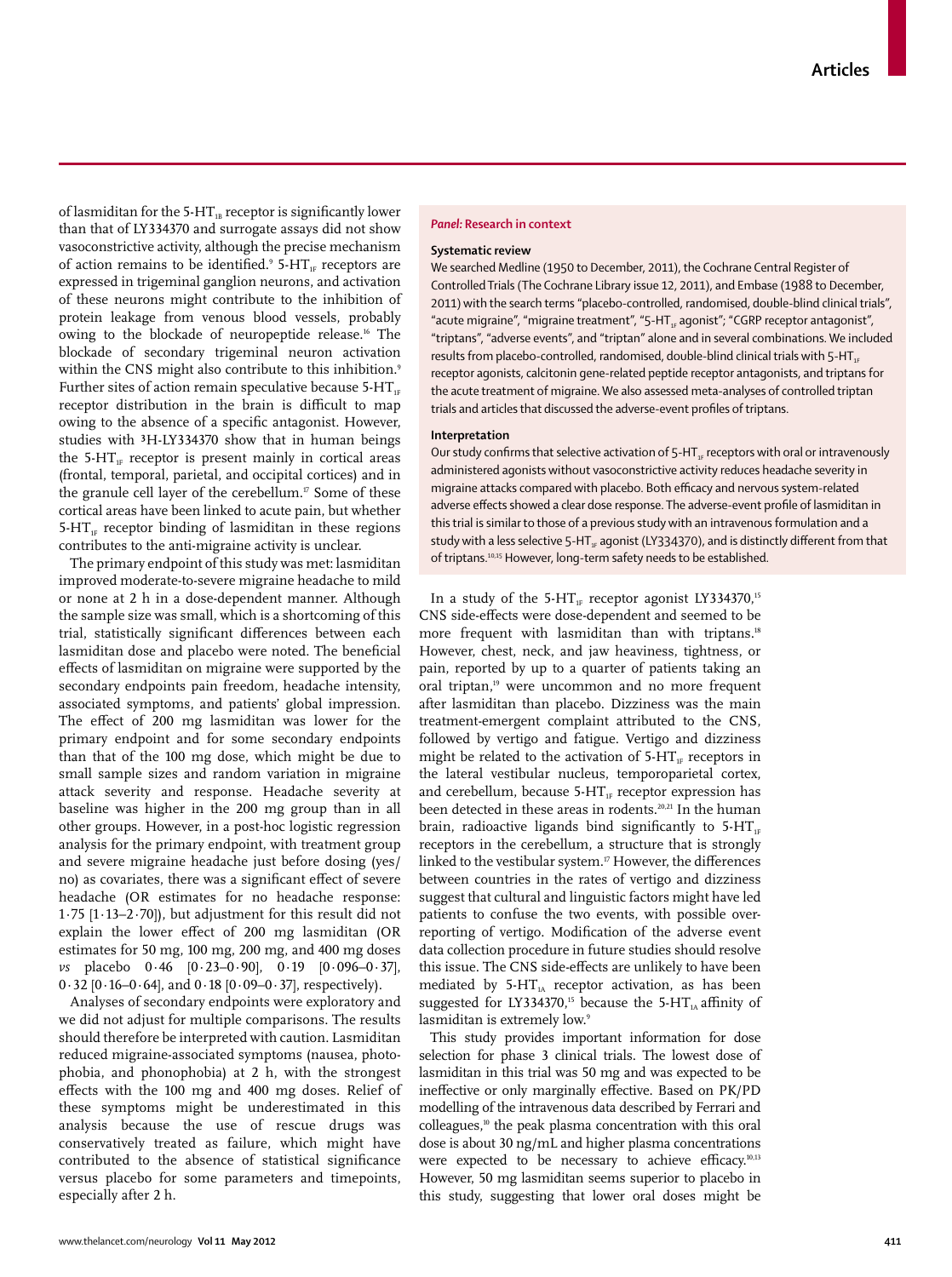sufficient for pain relief in some patients. The significant headache response at 2 h and the favourable adverse-event profile compared with higher doses supports the use of a lasmiditan dose of 100 mg for future clinical trials.

We have shown that in migraineurs selective  $5-HT_{\text{th}}$ agonism with lasmiditan results in a greater reduction in headache response than placebo. All oral lasmiditan doses seemed more effective than placebo and the 100 mg dose produced headache response rates comparable with established treatment options. The placebo-subtracted headache response rate of lasmiditan is comparable to that reported with oral triptans.3 Also, pain relief after 2 h seems to be similar to results from trials with oral calcitonin gene-related peptide receptor antagonists.<sup>22,23</sup>

The neural site of action and absence of vasoconstrictor activity might be of benefit in clinical practice, where a substantial proportion of patients are unable to take triptans or are poorly or inconsistently responsive to them. Adverse events with lasmiditan were qualitatively different from those reported with triptans. The typical triptan sensations such as chest or neck pain, tightness, or heaviness were rare and occurred with similar frequency after placebo and lasmiditan. The extent to which the CNS adverse events might limit use, and the place of lasmiditan in treatment relative to triptans, need to be studied in larger comparator trials that more closely resemble clinical practice. Our results suggest that nonvascular mechanisms are sufficient for the treatment of acute migraine and thereby support the notion of migraine as a neuronal rather than a vascular disease.

#### **Contributors**

All authors contributed to the study design, the study analysis, and the interpretation of the results. MF, H-CD, GG, ML, JS, and UR treated patients. UR wrote the first draft of the manuscript. UR and AP wrote most of the manuscript. NH was responsible for the statistical analysis plan and analysis.

#### **COL MIG-202 study group**

*Belgium* N de Klippel (Hospital Hasselt, Hasselt), L Herroelen (University Leuven, Leuven), B Vandersmissen, M Pandolfo (Hospital Erasme, Brussels), J Schoenen (University Liege, Liege), M Van Zandijcke (Sint Jan AV, Bruges). *France* G Géraud (principal investigator [PI]) M Barege (University of Toulouse, Toulouse), P Giraud (Hospital Region Anneciennce, Pringy Cedex), E Guegan-Massadier (Hospital Charles Nicolle, Rouen), M Lanteri-Minet (PI), H Alchaar (University of Nice, Nice), C Lucas (Hospital Salengro, CHRU Lille), D Valade (Hospital Lariboisiere, Paris). *Finland* M Färkkila (PI), M Kallela (Meilahti Hospital, Helsinki), M Ilmavirta (Central Hospital, Jyväskylö), T Jolma (Suomen Erikoisneurologiakeskus, Pori), E Kinnunen (Lääkärikeskus Pipetti, Hyvinkää), J Liukkonen (Mikkelin Neurologipalvelu, Mikkeli), E Säko (PI), M Nissila (Suomen Terveystalo Clinical Research Oy, Turku), M L Sumelahti (Suomen Terveystalo Operon, Tampere). *Germany* A Beckmann-Reinholdt (private practice, Hamburg), R Brandt (Migraine Clinic, Königstein), H-C Diener (PI), C Gaul (University of Duisburg-Essen, Essen), S Evers (University of Münster, Münster), H Kaube (University of Freiburg, Freiburg), K Längler (private practice, Erkelenz), A May (University of Hamburg, Hamburg), T Nolte, R Brosius (private practice, Wiesbaden), A Peikert (private practice, Bremen), V Pfaffenrath (private practice, Munich), M Ribbat (private practice, Itzehoe), C Riemasch-Becker (private practice, Wiesbaden), U Reuter (PI), J Hoffmann, (Charité Universitätsmedizin Berlin, Berlin), H Staudenmayer (private practice, Göttingen), A Straube (University of Munich, Munich), T M Wallasch (private practice, Berlin). *Spain* S Diaz-Insa (PI), G Belandria (Hospital

Francesc de Borja, Valencia), T Temprano Fernandez (Hospital Central de Asturias, Oviedo), J G Menacho (University Hospital Sant Joan, Reus), P Irimia (University of Navarra, Pamplona), D Jimenez (Virgen del Rocío Hospital, Sevilla), M Láinez (University of Valencia), R Leira (Hospital Clínico Universitario, Santiago de Compostella), J Pareja (Hospital Universitario Fundación Alcorcón, Alcorcón), P Pozo-Rosich (Hospital Universitario Vall d'Hebron, Barcelona).

#### **Confl icts of interest**

MF has received consultation fees and travel grants from CoLucid. H-CD has received honoraria for participation in clinical trials, contribution to advisory boards, or oral presentations from Addex Pharma, Allergan, Almirall, AstraZeneca, Bayer Vital, Berlin Chemie, Boehringer Ingelheim, Bristol-Myers Squibb, Coherix, CoLucid, GlaxoSmithKline, Grünenthal, Janssen-Cilag, Lilly, Roche, 3M Medica, Medtronic, Menarini, Minster, MSD, Neuroscore, Novartis, Johnson and Johnson, Pierre Fabre, Pfizer, Schaper and Brümmer, Sanofi, St Jude, and Weber and Weber. H-CD has received financial support for research projects from Allergan, Almirall, AstraZeneca, Bayer, GlaxoSmithKline, Janssen-Cilag, MSD, Pfizer, German Research Council (DFG), BMBF, and the EU. GG has received consulting honoraria and travel grants from AstraZeneca, Allergan SA, Pfizer, MSD, and Ménarini. ML has received compensation or research support for activities with Allergan, Almirall, ATI, Boston Scientific, CoLucid, GlaxoSmithKline, Ferrer International, Janssen-Cilag, Merck and Co, Medtronic, Pfizer, and Servier SA. JS is a consultant for Autonomic Technologies and STX-Med. JS has contributed to advisory boards for CoLucid, Allergan, Bristol-Myers Squibb, St Jude, and ATI. NH is employed by FGK Clinical Research. AP is a consultant for CoLucid Pharmaceuticals. UR has received honoraria for participation in clinical trials, contribution of advisory boards, and oral presentations from Addex Pharma, Allergan, Almirall, Boehringer Ingelheim, CoLucid, and Jansen-Cilag. Headache research in the Department of Neurology at Charité Universitätsmedizin Berlin is supported by the BMBF, Johnson and Johnson, and Vasopharm.

#### **References**

1 WHO. World Health Report 2001. Geneva: World Health Organization, 2001.

- Lipton RB, Buse DC, Serrano D, Ng-Mak DS, Pearlman SH, Reed M. Examination of unmet treatment needs among persons with episodic migraine: results of the American Migraine Prevalence and Prevention study (P1342). *Eur J Neurol* 2011; **18** (suppl 2)**:** 66–343.
- 3 Ferrari MD, Goadsby PJ, Roon KI, Lipton RB. Triptans (serotonin 5-HT1B/1D agonists) in migraine: detailed results and methods of a meta-analysis of 53 trials. *Cephalalgia* 2002; **22:** 633–58.
- Tepper SJ, Millson D. Safety profile of the triptans. *Expert Opin Drug Saf* 2003; **2:** 123–32.
- 5 MaasenVanDenBrink A, Reekers M, Bax WA, Ferrari MD, Saxena PR. Coronary side-effect potential of current and prospective antimigraine drugs. *Circulation* 1998; **98:** 25–30.
- 6 Gallagher RM, Kunkel R. Migraine medication attributes important for patient compliance: concerns about side effects may delay treatment. *Headache* 2003; **43:** 36–43.
- Neeb L, Meents J, Reuter U. 5-HT1F receptor agonists: a new treatment option for migraine attacks? *Neurotherapeutics* 2010; **7:** 176–82.
- Adham N, Bard JA, Zgombick JM, et al. Cloning and characterization of the guinea pig 5-HT1F receptor subtype: a comparison of the pharmacological profile to the human species homolog. *Neuropharmacology* 1997; **36:** 569–76.
- 9 Nelson DL, Phebus LA, Johnson KW, et al. Preclinical pharmacological profile of the selective 5-HT1F receptor agonist lasmiditan. *Cephalalgia* 2010; **30:** 1159–69.
- Ferrari MD, Färkkilä M, Reuter U, et al. Acute treatment of migraine with the selective 5-HT1F receptor agonist lasmiditan—a randomised proof-of-concept trial. *Cephalalgia* 2010; **30:** 1170–78.
- Pilgrim AJ, Dussault B, Rupniak N, et al. COL-144, an orally bioavailable selective 5-HT1F receptor agonist for acute migraine therapy. *Cephalalgia* 2009; **29** (suppl 1)**:** 24–25.
- 12 International Classification of Headache Disorders: 2nd Edition. *Cephalalgia* 2004; **24** (suppl 1)**:** 1–160.